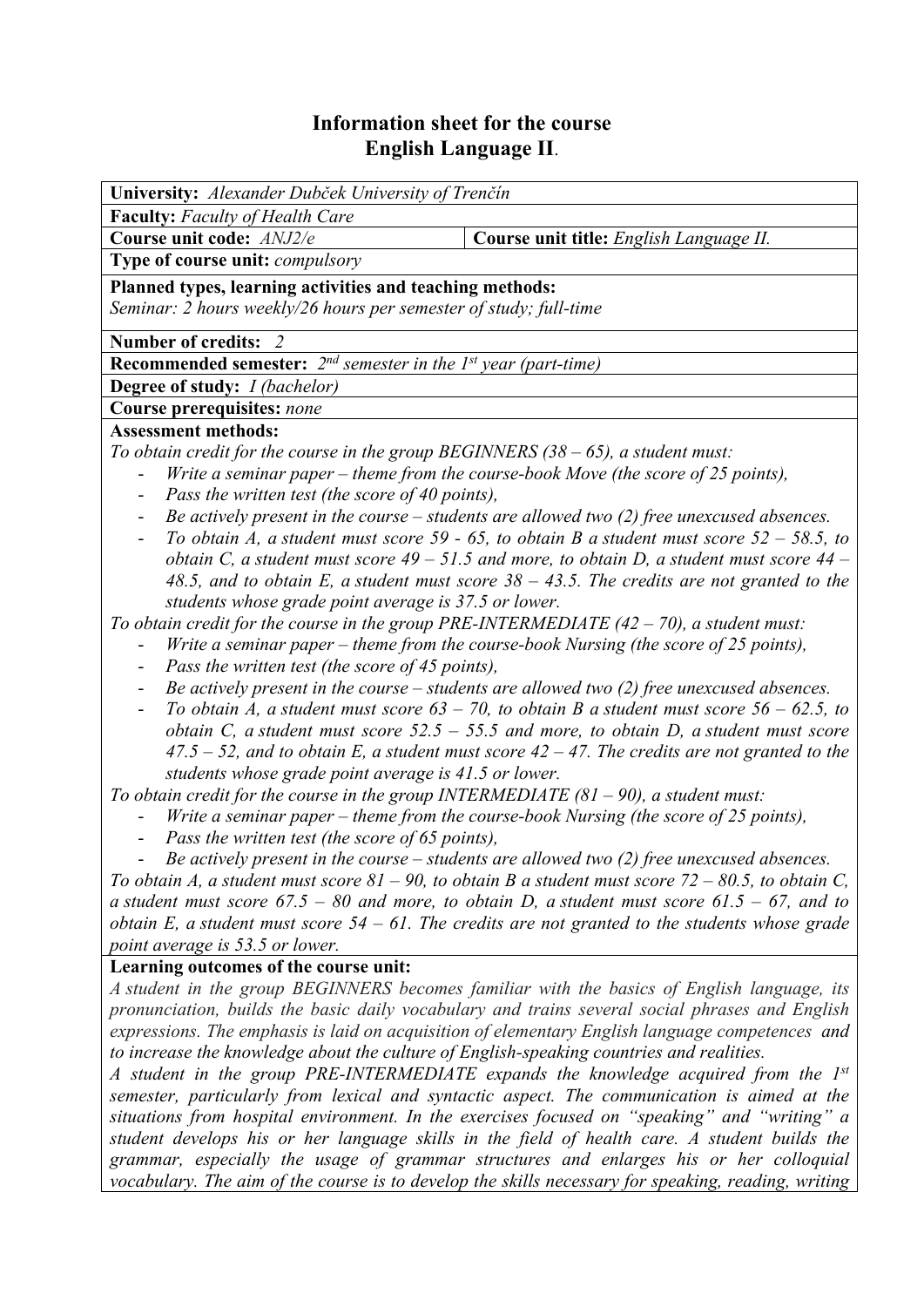*and listening focused on the health care practice.* 

*A student in the group INTERMEDIATE student will establish and enlarge the knowledge acquired from the first semester from lexical and syntactic aspect. The communication is focused on the further model situations from hospital environment, but also on themes about physical and mental health, and on the development of the four language skills. The acquisition of collocations and consolidation of language habits are the focus of the work during seminars. A student trains the selected grammar phenomena based on the work with the texts and is trained to acquire professional nursing lexis, establishes usage of grammar structures, enlarges his or her professional and colloquial vocabulary and terminology, improves communicative competences. Equally develops the skills vital not only for speaking, but also for efficient reading, writing and listing, with the respect to his or her further studies and professional health care practice. Greater emphasis is put on oral and written communication, but also on reading literature from the field of health care in English language.* 

# **Course contents:**

# **Beginners**

- *1. Are you crazy? Crazy collections. Countable and uncountable nouns: a/an, some/any. Exercises aimed at conversation.*
- *2. Prepositions of place, phrasal verbs. Exercises aimed at grammar.*
- *3. Men and women. It´s a chore (a mother goes on strike). Present simple.*
- *4. Household chores. Jobs. Talking about chores and who does them.*
- *5. See the world On the move (travel and transport). Life experiences.*
- *6. The present perfect simple. Holiday activities. Grammar and syntax related to travel.*
- *7. Market place. Well-known companies and their names. Reading comprehension.*
- *8. Comparing things: comparative and superlative adjectives. Adjectives to describe a product.*
- *9. Outdoor life. What´s the weather like? Present tenses and future plans.*
- *10. Seminary work the theme of students´ own choice from the course-book Move and its oral presentation.*
- *11. Advances. Famous and least famous inventions. Expressing future intentions "going to".*
- *12. Into the future. Phrasal verbs. Reading comprehension.*
- *13. Final written test and the presentation of the projects of students´ own choice.*

# **Pre-Intermediate**

- *1. Pain. Areas of referred pain. Pain chart.*
- *2. Comparisons. Pain relief.*
- *3. Pain reading comprehension. Kidney problems. A pain report.*
- *4. Areas of referred pain. Describing pain.*
- *5. Symptoms. This is my job a helpline nurse. Night coughing.*
- *6. Asking questions on a helpline. Filling a pain chart describing pain.*
- *7. Mystery syndromes. Tongue diagnosis. Syndromes reading comprehension.*
- *8. Caring for the elderly. A care home.*
- *9. Old age and brain: Alzheimer´s disease. Reading comprehension.*
- *10. Seminary work on the theme of students´ own choice (Public Health) and its oral presentation.*
- *11. Problems and aids. Transfer to a care home.*
- *12. The effects of ageing. Reading comprehension.*

#### *13. Final written test (U 4 – 7) and oral presentation of the project – students´ own choice.*  **Intermediate**

- *1. Nutrition. Research: substances. Diabetes mellitus. A diabetic patient. Eat yourself to death. Should/Shouldn´t.*
- *2. Blood. A blood test. Describing blood cells. Blood pattern analysis. Heart. Zero and First conditional. Car accident.*
- *3. Death and dying. The body after death. The Hope Children´s hospice "Hope". Expressing*